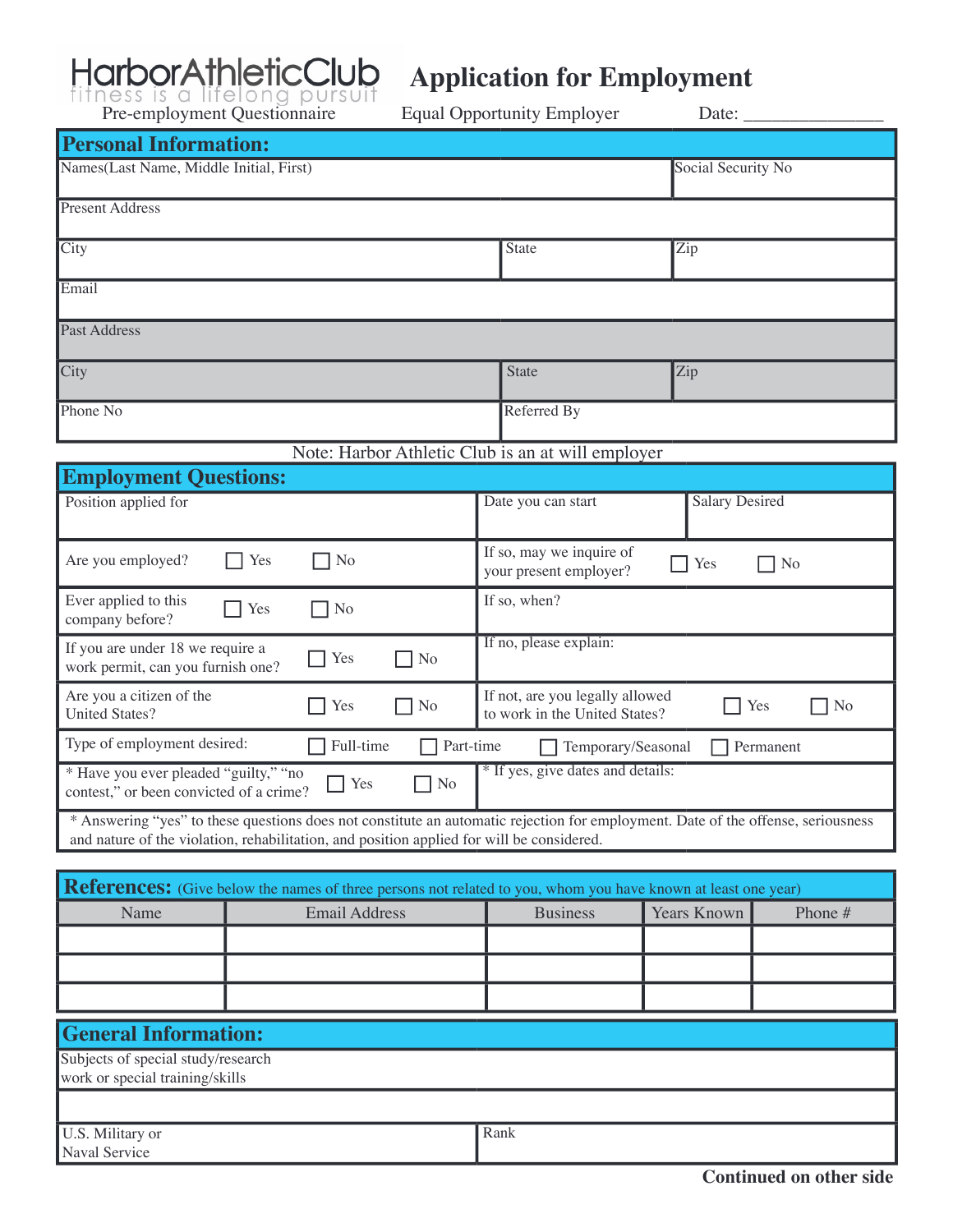| <b>Education:</b>     | Name & location of school | Did you<br>Graduate? | <b>Subjects Studied</b> |
|-----------------------|---------------------------|----------------------|-------------------------|
| <b>Grammar School</b> |                           |                      |                         |
| <b>High School</b>    |                           |                      |                         |
| College               |                           |                      |                         |
| Trade/other school    |                           |                      |                         |

| Former Employers (begin with most recent position)         |          |                |          |                   |  |
|------------------------------------------------------------|----------|----------------|----------|-------------------|--|
| Dates of employment:                                       | From     | To             |          | Position(s) Held: |  |
| Firm:                                                      |          |                | Address: |                   |  |
| Supervisor:                                                |          |                | Phone    |                   |  |
| Responsibilities:                                          |          |                |          |                   |  |
| Reason for leaving:                                        |          |                |          |                   |  |
| May we contact this employer for a reference?              |          | Yes            | No       |                   |  |
| Dates of employment:                                       | From     | T <sub>o</sub> |          | Position(s) Held: |  |
| Firm:                                                      | Address: |                |          |                   |  |
| Supervisor:<br>Phone                                       |          |                |          |                   |  |
| Responsibilities:                                          |          |                |          |                   |  |
| Reason for leaving:                                        |          |                |          |                   |  |
| May we contact this employer for a reference?<br>No<br>Yes |          |                |          |                   |  |

| Dates of employment:                          | From | To                  |                                            | Position(s) Held: |
|-----------------------------------------------|------|---------------------|--------------------------------------------|-------------------|
| Firm:                                         |      |                     | Address:                                   |                   |
| Supervisor:                                   |      |                     | Phone                                      |                   |
| Responsibilities:                             |      |                     |                                            |                   |
| Reason for leaving:                           |      |                     |                                            |                   |
| May we contact this employer for a reference? |      | Yes<br>$\mathbf{1}$ | N <sub>o</sub><br>$\overline{\phantom{a}}$ |                   |

I certify that my answers are true and complete to the best of my knowledge. I authorize you to make such investigations and inquires of my personal, employment, educational, financial, and other related matters as may be necessary for an employment decision. I hereby release employers, schools, or individuals from all liability when responding to inquires in connection with my application.

In the event I am employed, I understand that false or misleading information given in my application or interview(s) may result in discharge.

Signature of Applicant: